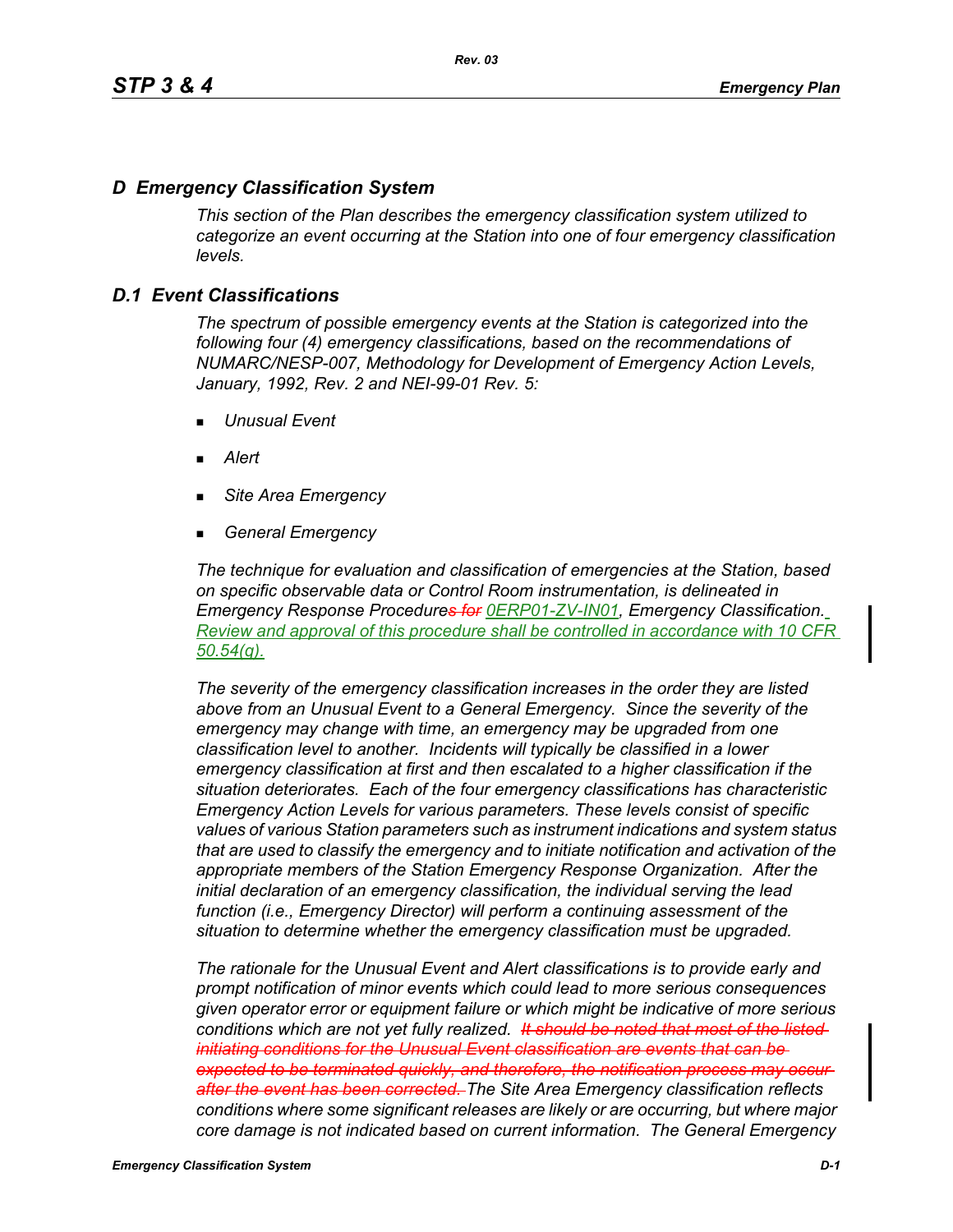*classification involves actual or imminent substantial core degradation or melting with the potential for loss of containment integrity.*

*The philosophy taken for classification will always be to immediately declare the highest classification for which a set of limits have been attained (Emergency Action Levels). For example, a Site Area Emergency would be declared directly if the Emergency Action Level of that classification had been attained, even if the lower, Alert classification had not been previously declared. In utilizing the Emergency Action Level criteria as the basis for initiating emergency response activity, there may be instances when the Station Operations staff cannot determine quickly which of two action levels is appropriate for a particular occurrence. In those cases, the occurrence*  is treated as the higher level of classification and the appropriate response for that level *is initiated.*

## *D.2 Safety Features*

*The Units are designed with structures, systems, and components to prevent or mitigate the consequences of postulated events that may result in the release of radioactive material into the environment that could produce doses in excess of established values. The Units are also designed with process, radiation monitoring, and analytical instrumentation to measure radioactivity in the Units system fluids, building atmospheres, and liquid and gaseous effluents. These structures, systems, and components are also described in the Final Safety Analysis Report(s).*

*The initiating conditions and events that determine the emergency classification are based on the actual or potential failure, malfunction, or improper operation of these structures, systems, and components. Some of the initiating conditions and events are directly identifiable by their existence, such as operation of a safety system or a fire, while others require observation of process and radiation monitoring instrumentation and/or radiochemical analysis.*

*Emergency Response Procedures for0ERP01-ZV-IN01, Emergency Classification, and Tables D-1 and D-2 provide initiating conditions that lead to Emergency Action Levels and associated emergency classification. Emergency Response Procedures for 0ERP01-ZV-IN01, Emergency Classification, contains process parameter instrumentation and corresponding values, equipment status, and non-process conditions and events for identifying the initiating conditions and events that constitute the Emergency Action Level for each classification. The initiating conditions found under the various classifications are intended as general guidelines and represent the types of conditions that may be evaluated to confirm or modify, at any time, the emergency classification and action level response initiated by the Operations staff. The actual situation, however, from Unusual Event to General Emergency, involves many variables in going from plant instrumentation readouts of a pre-accident situation to significant radiological exposures to the public. Such readings may usefully serve as conservative criteria for determining when to mobilize various emergency organizations, but final decisions to notify and alert the public utilizing the Prompt Notification System are the decisions of the local and State governmental officials.*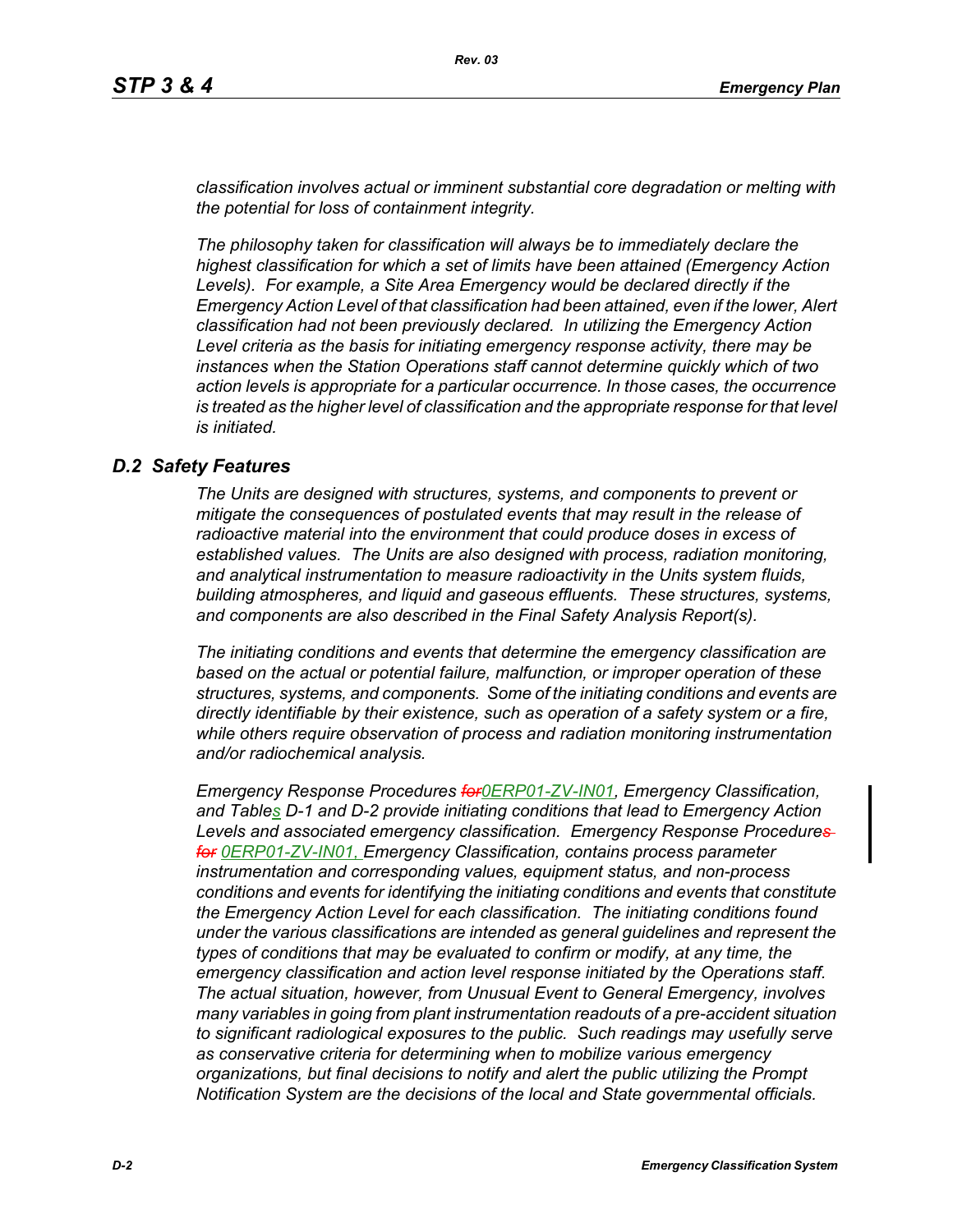*Station process emergency conditions and events are confirmed and mitigated by use of Emergency Operating Procedures. These procedures are based on guidelines developed by the Westinghouse and General Electric Owners Groups and require the monitoring of critical safety functions and a diagnostic evaluation to classify the emergency.*

*Non-process emergency conditions and events are confirmed as required by the use of specific Station procedures or physical confirmation.*

*Station procedures contain the specific instrumentation, equipment status, and nonprocess conditions and events that are used to establish the emergency classification.*

#### *D.3 Emergency Classifications*

*The following subsections describe each emergency classification. The descriptions contained in these subsections are not intended to be totally descriptive nor allinclusive. The Emergency Director will declare an appropriate emergency classification when, in his judgment, the Station status warrants.*

## *D.3.1 Unusual Event Classification*

*Unusual Event is the least severe of the four classes of emergency, in that events are in process or have occurred which indicate a potential degradation of the level of safety of the station or indicate a security threat to facility protection has been initiated. No releases of radioactive material requiring offsite response or monitoring are expected unless further degradation of safety systems occurs.*

*This classification includes those situations which, unless complicated by other factors, pose no harm to the public but for which it is prudent to notify Station personnel, State, local, and Federal officials to provide them with current information on unusual events which are occurring or have occurred at the Station*

*Events in this classification will initiate activation of the Emergency Notification and Response System (ENRS) to notify Emergency Response Organization (ERO) Personnel. This is an information only notification and does not require activation of Emergency Facilities.* 

#### *D.3.2 Alert Classification*

*The Alert classification includes events that are in process or have occurred which involve an actual or potential substantial degradation of the level of safety of the station or a security event that involves probable life threatening risk to site personnel or damage to site equipment because of HOSTILE ACTION. Any releases are expected to be limited to small fractions of the Environmental Protection Agency (EPA) Protective Action Guideline exposure levels. This emergency classification includes those situations for which it is prudent to notify Station personnel, and State, Local, and Federal officials in order to assure that emergency personnel are available to respond should the situation become more serious. These situations, unless upgraded to a more severe emergency classification, pose no threat to the public but confirmatory*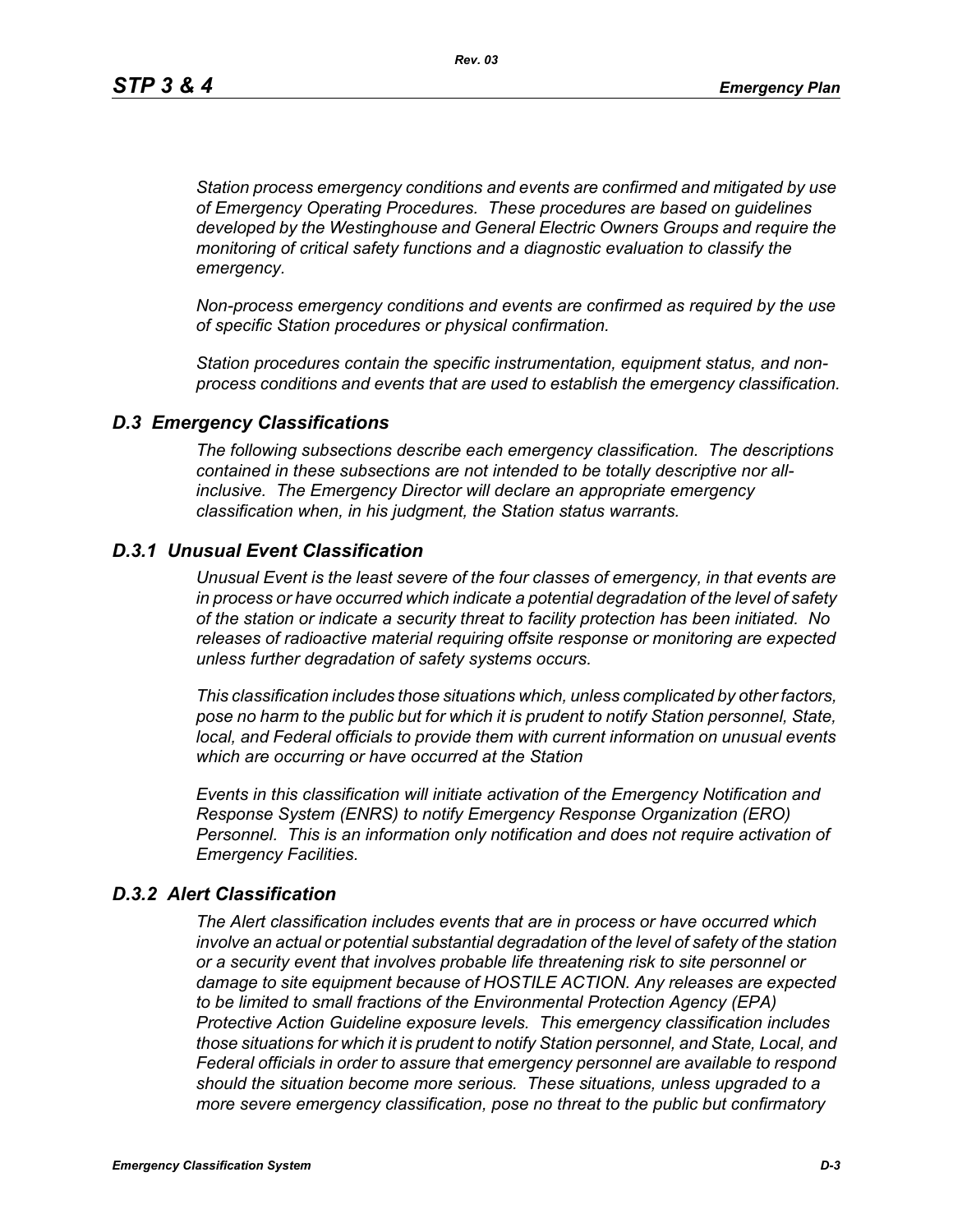*radiological monitoring by the State may be appropriate in order to verify that no harm to the public has occurred.*

*Events in this classification will initiate activation of the Technical Support Center and Operations Support Center. The Emergency Operations Facility and the Joint Information Center shall be staffed as a precautionary action and may be activated at the discretion of the Emergency Director. The personnel in the Emergency Operations Facility act in a support function to the Technical Support Center. The Emergency Operations Facility Dose Projection capability is activated at an Alert. Any Emergency Response Facility may be activated at the discretion of the Emergency Director.*

## *D.3.3 Site Area Emergency Classification*

*The Site Area Emergency classification includes events that are in process or have occurred which involve an actual or likely major failures of station functions needed for protection of the public or HOSTILE ACTION that results in intentional damage or malicious acts; (1) toward site personnel or equipment that could lead to the likely failure of or; (2) that prevent effective access to equipment needed for the protection of the public. Any releases are not expected to result in exposure levels which exceed Environmental Protection Agency (EPA) Protective Action Guideline exposure levels beyond the site boundary. This emergency classification includes those situations for which it is prudent to notify Station personnel, State, County, and Federal officials to allow emergency response facilities to be staffed and personnel required for evacuation of near site areas to prepare and stage should the situation become more serious.* 

*Situations classified under the Site Area Emergency classification are those for which it may be prudent to provide early warning to the general public within the ten (10) mile Emergency Planning Zone to provide an increased state of readiness should the situation become more serious.*

*Although Protective Action Recommendation are not required, declaration of a Site Area Emergency will require initiation of emergency response actions by the Station personnel and the State and County authorities.*

## *D.3.4 General Emergency Classification*

*The General Emergency is the most severe emergency classification defined in this Plan. The General Emergency classification includes events that are in process or have occurred which involve actual or imminent substantial core degradation or melting with potential for loss of containment integrity or HOSTILE ACTION that results in an actual loss of physical control of the facility. Releases can be reasonably expected to exceed Environmental Protection Agency (EPA) Protective Action Guideline exposure levels offsite for more than the immediate site area. This emergency classification includes those situations for which it is prudent to notify Station personnel, State, County, and Federal officials to allow the cognizant organizations to take predetermined protective actions, such as shelter or evacuation of the public, in order to minimize the potential for radiological exposure of the public. For these situations, it is prudent to provide early warning to the population within the*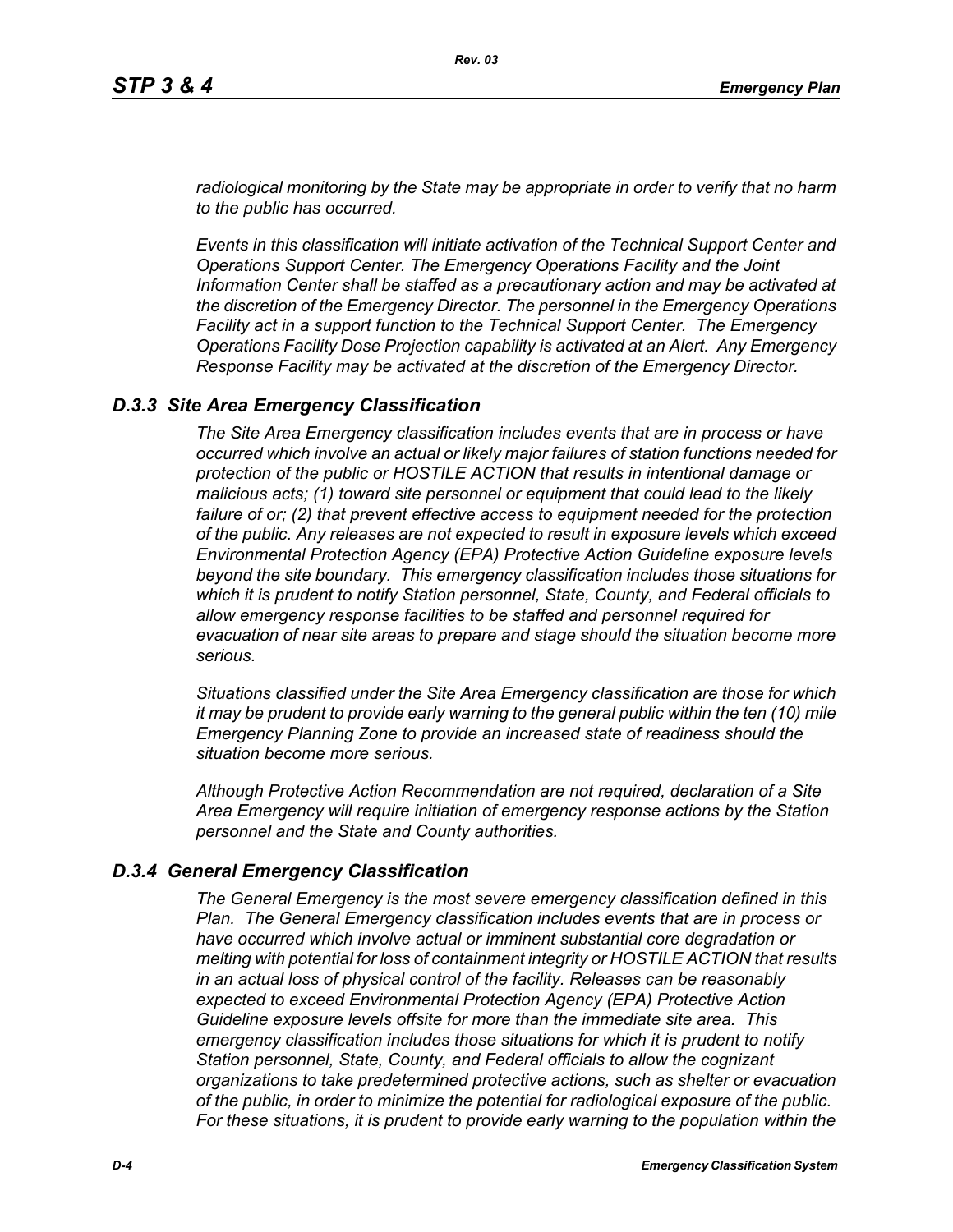*ten (10) mile Emergency Planning Zone to allow the public to take any necessary protective actions.*

#### *Table D-1 (Units 1 and 2) Initiating Conditions For Emergency Classification Page 1 of 4*

**NOTE**

*The following GENERALIZED initiating conditions describe entry into the four emergency classifications for each category. Refer to Emergency Plan Implementing Procedures for, Emergency Classification for the SPECIFIC initiating conditions, plant parameter values and Emergency Action Levels.*

| <b>CATEGORIES</b>                  | <b>UNUSUAL EVENT</b>                                                                                                                                                   | <b>ALERT</b>                                                                                                                                                                                                                                                                                                   | <b>SITE AREA</b><br><b>EMERGENCY</b>                                                                                                                                                                                                                       | <b>GENERAL</b><br><b>EMERGENCY</b>                                                               |
|------------------------------------|------------------------------------------------------------------------------------------------------------------------------------------------------------------------|----------------------------------------------------------------------------------------------------------------------------------------------------------------------------------------------------------------------------------------------------------------------------------------------------------------|------------------------------------------------------------------------------------------------------------------------------------------------------------------------------------------------------------------------------------------------------------|--------------------------------------------------------------------------------------------------|
| <b>Fission product</b><br>barriers | Any loss or any<br>potential loss of<br>containment<br>Fuel clad<br>degradation<br>Reactor coolant<br>system leakage                                                   | Any loss or any<br>potential loss of<br>clad or reactor<br>coolant system                                                                                                                                                                                                                                      | Loss of both fuel<br>clad and reactor<br>coolant system or<br>potential loss of<br>both fuel clad and<br>reactor coolant<br>system<br>or<br>Potential loss of<br>either fuel clad or<br>reactor coolant<br>system and loss of<br>any additional<br>barrier | Loss of any two<br>barriers and<br>potential loss or<br>loss of third barrier                    |
| Electrical                         | Unplanned loss of<br>class 1E direct<br>current power<br>during cold<br>shutdown or<br>refueling<br>Loss of offsite<br>power to<br>engineered safety<br>feature busses | AC power to 3<br>engineered safety<br>feature busses is<br>reduced to a single<br>power source such<br>that any single<br>failure would result<br>in loss of all AC<br>power<br>Loss of offsite and<br>onsite power to all<br>3 engineered safety<br>feature busses<br>during cold<br>shutdown or<br>refueling | Loss of all class 1E<br>direct current<br>power<br>Loss of offsite and<br>onsite power to all<br>3 engineered safety<br>feature busses                                                                                                                     | Prolonged loss of<br>offsite and onsite<br>power to all 3<br>engineered safety<br>feature busses |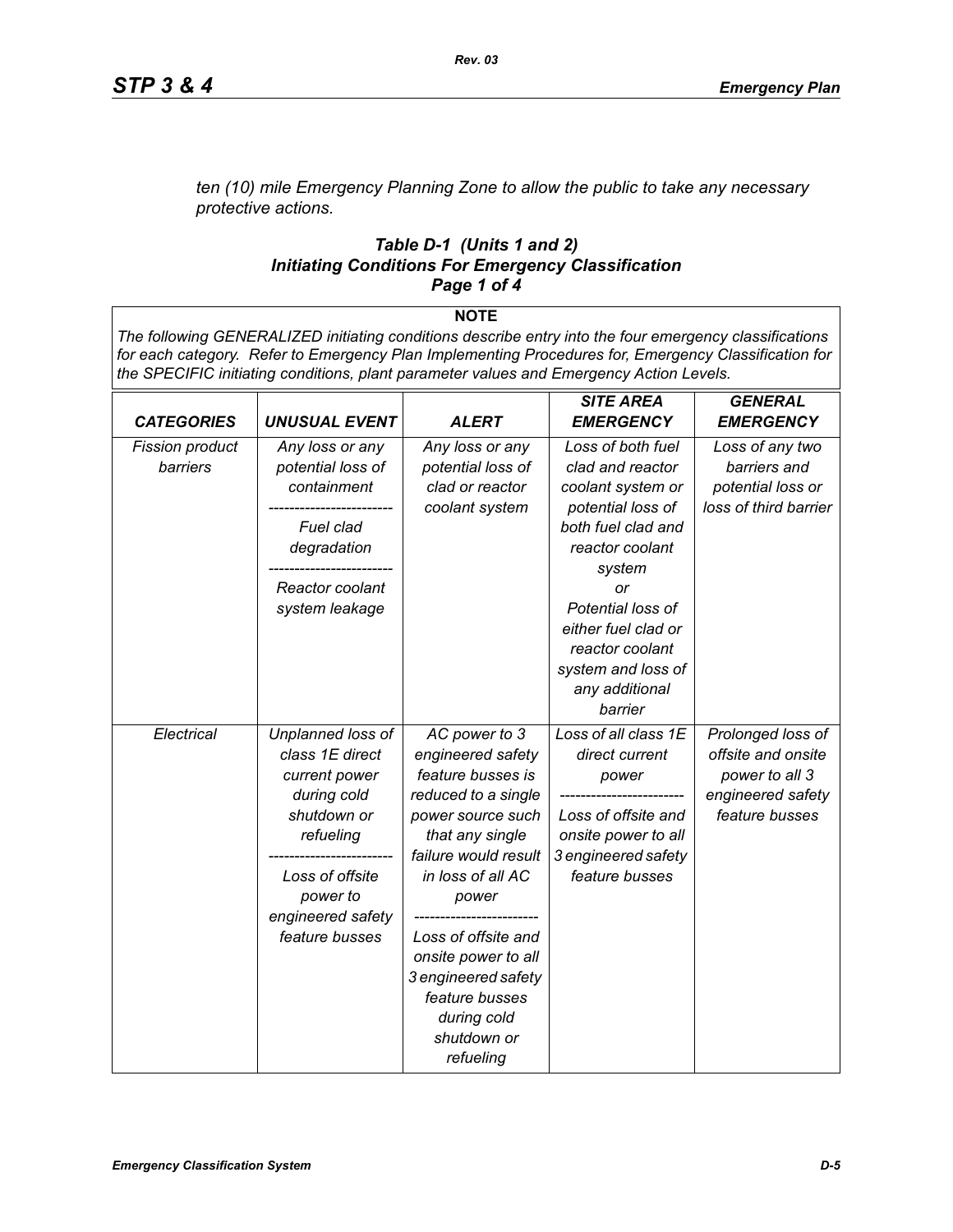# *Table D-1 (Units 1 and 2) Initiating Conditions for Emergency Classification Page 2 of 4*

|                      |                             |                       | <b>SITE AREA</b>     | <b>GENERAL</b>         |
|----------------------|-----------------------------|-----------------------|----------------------|------------------------|
| <b>CATEGORIES</b>    | <b>UNUSUAL EVENT</b>        | <b>ALERT</b>          | <b>EMERGENCY</b>     | <b>EMERGENCY</b>       |
| Reactor protection / | Inability to reach          | Failure of reactor    | Failure of reactor   | Failure of the         |
| <b>Technical</b>     | required shutdown           | protection system     | protection system    | reactor protection     |
| Specification        | within required             | to complete or        | to complete or       | system to complete     |
|                      | <b>Technical</b>            | initiate an           | initiate an          | an automatic           |
|                      | <b>Specification limits</b> | automatic reactor     | automatic reactor    | reactor trip and       |
|                      |                             | trip and manual trip  | trip and manual trip | manual trip was not    |
|                      |                             | was successful        | was not successful   | successful and         |
|                      |                             |                       |                      | indication of          |
|                      |                             |                       |                      | extreme challenge      |
|                      |                             |                       |                      | to ability to cool the |
|                      |                             |                       |                      | core                   |
| Communications /     | Unplanned loss of           | Unplanned loss of     | Inability to monitor |                        |
| Alarms               | all onsite or offsite       | most Control Room     | a significant        |                        |
| Assessment           | communications              | safety system         | transient in         |                        |
|                      | capabilities                | annunciation or       | progress             |                        |
|                      |                             | indication with       |                      |                        |
|                      | Unplanned loss of           | either (1) a          |                      |                        |
|                      | most control room           | significant transient |                      |                        |
|                      | safety system               | in progress, or (2)   |                      |                        |
|                      | annunciation or             | compensatory          |                      |                        |
|                      | indication                  | indicators are        |                      |                        |
|                      |                             | unavailable           |                      |                        |
| Shutdown             | Unplanned loss of           | Inability to maintain | Complete loss of     |                        |
| Maintenance          | class 1E direct             | plant in cold         | any function         |                        |
|                      | current power               | shutdown              | needed to achieve    |                        |
|                      | during cold                 |                       | or maintain hot      |                        |
|                      | shutdown or                 | Loss of offsite and   | shutdown             |                        |
|                      | refueling                   | onsite power to all   |                      |                        |
|                      |                             | 3 engineered safety   | Loss of water level  |                        |
|                      |                             | feature busses        | in the reactor       |                        |
|                      |                             | during cold           | vessel that has or   |                        |
|                      |                             | shutdown or           | will uncover fuel in |                        |
|                      |                             | refueling             | the reactor vessel   |                        |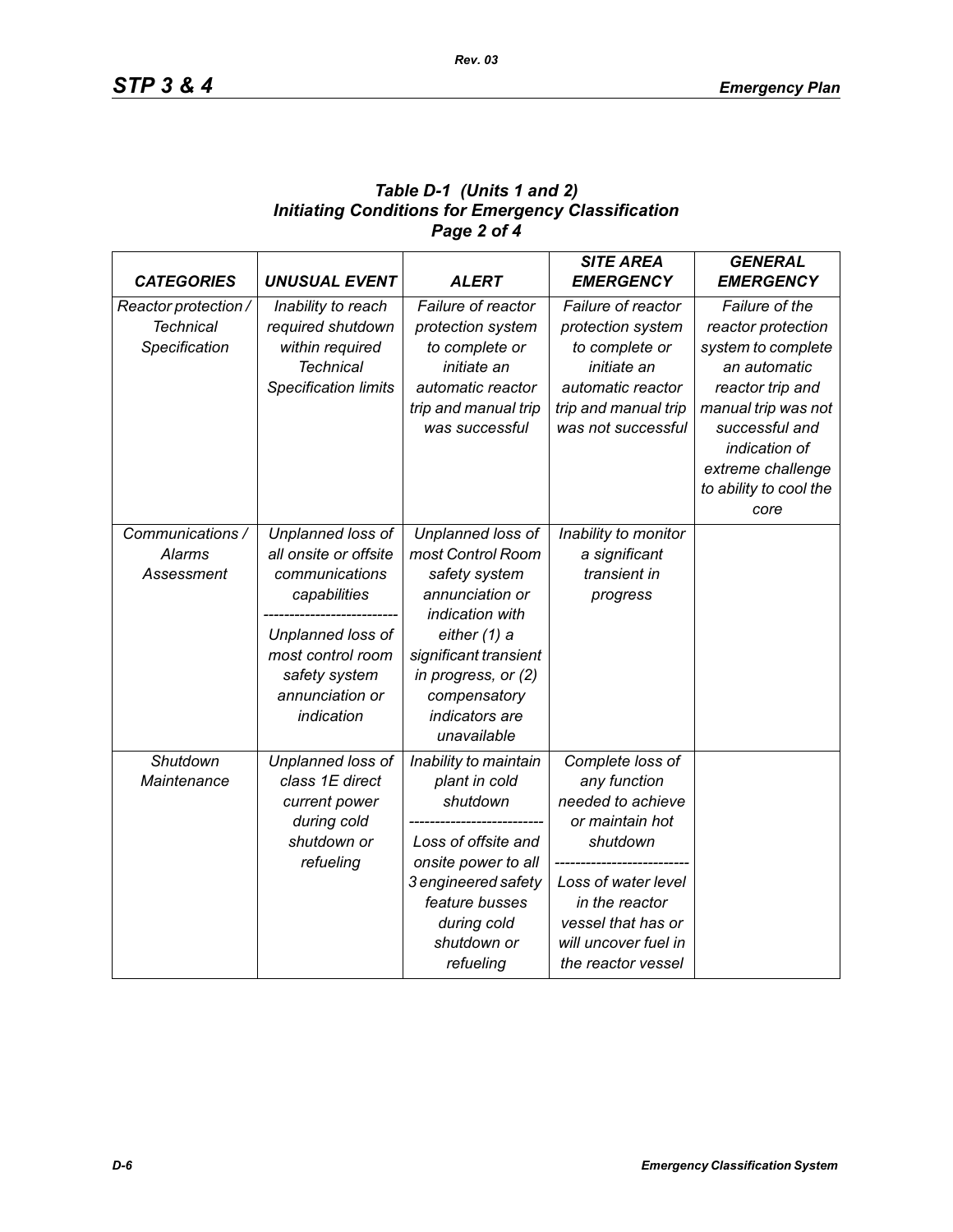| Table D-1 (Units 1 and 2)                                 |
|-----------------------------------------------------------|
| <b>Initiating Conditions for Emergency Classification</b> |
| Page 3 of 4                                               |

| <b>CATEGORIES</b>       | <b>UNUSUAL EVENT</b> | <b>ALERT</b>              | <b>SITE AREA</b><br><b>EMERGENCY</b> | <b>GENERAL</b><br><b>EMERGENCY</b> |
|-------------------------|----------------------|---------------------------|--------------------------------------|------------------------------------|
| Radiological            | Unplanned release    | Unplanned release         | Radiological                         | Radiological                       |
| release                 | above limits for 60  | significantly above       | release which may                    | release which                      |
|                         | minutes              | limits                    | approach                             | would result in                    |
|                         |                      |                           | environmental                        | doses at or above                  |
|                         |                      |                           | protection agency                    | environmental                      |
|                         |                      |                           | protective action                    | protection agency                  |
|                         |                      |                           | guidelines                           | protective action                  |
|                         |                      |                           |                                      | guidelines                         |
| <b>Radiation levels</b> | Unexpected           | Release of                | Unexpected                           | Unexpected                         |
|                         | increase in plant    | radioactive material      | increases in                         | increase in                        |
|                         | radiation levels or  | or increase in            | containment                          | containment                        |
|                         | airborne             | radiation levels that     | radiation levels                     | radiation levels                   |
|                         | concentrations       | impedes operation         | (100 rem/hour)                       | (1000 rem/hour)                    |
|                         |                      | of systems required       |                                      |                                    |
|                         |                      | to maintain safe          |                                      |                                    |
|                         |                      | operation or to           |                                      |                                    |
|                         |                      | establish or              |                                      |                                    |
|                         |                      | maintain cold             |                                      |                                    |
|                         |                      | shutdown                  |                                      |                                    |
|                         |                      | Major damage to           |                                      |                                    |
|                         |                      | <i>irradiated fuel or</i> |                                      |                                    |
|                         |                      | loss of water level       |                                      |                                    |
|                         |                      | that has or will          |                                      |                                    |
|                         |                      | result in uncovering      |                                      |                                    |
|                         |                      | of irradiated fuel        |                                      |                                    |
|                         |                      | outside of the            |                                      |                                    |
|                         |                      | reactor vessel            |                                      |                                    |
| Fire/explosion          | Fire or explosion in | Fire or explosion in      |                                      |                                    |
|                         | the protected area   | a vital area              |                                      |                                    |
|                         | or switchyard which  | potentially affecting     |                                      |                                    |
|                         | affects normal       | safe shutdown or          |                                      |                                    |
|                         | operation            | decay heat removal        |                                      |                                    |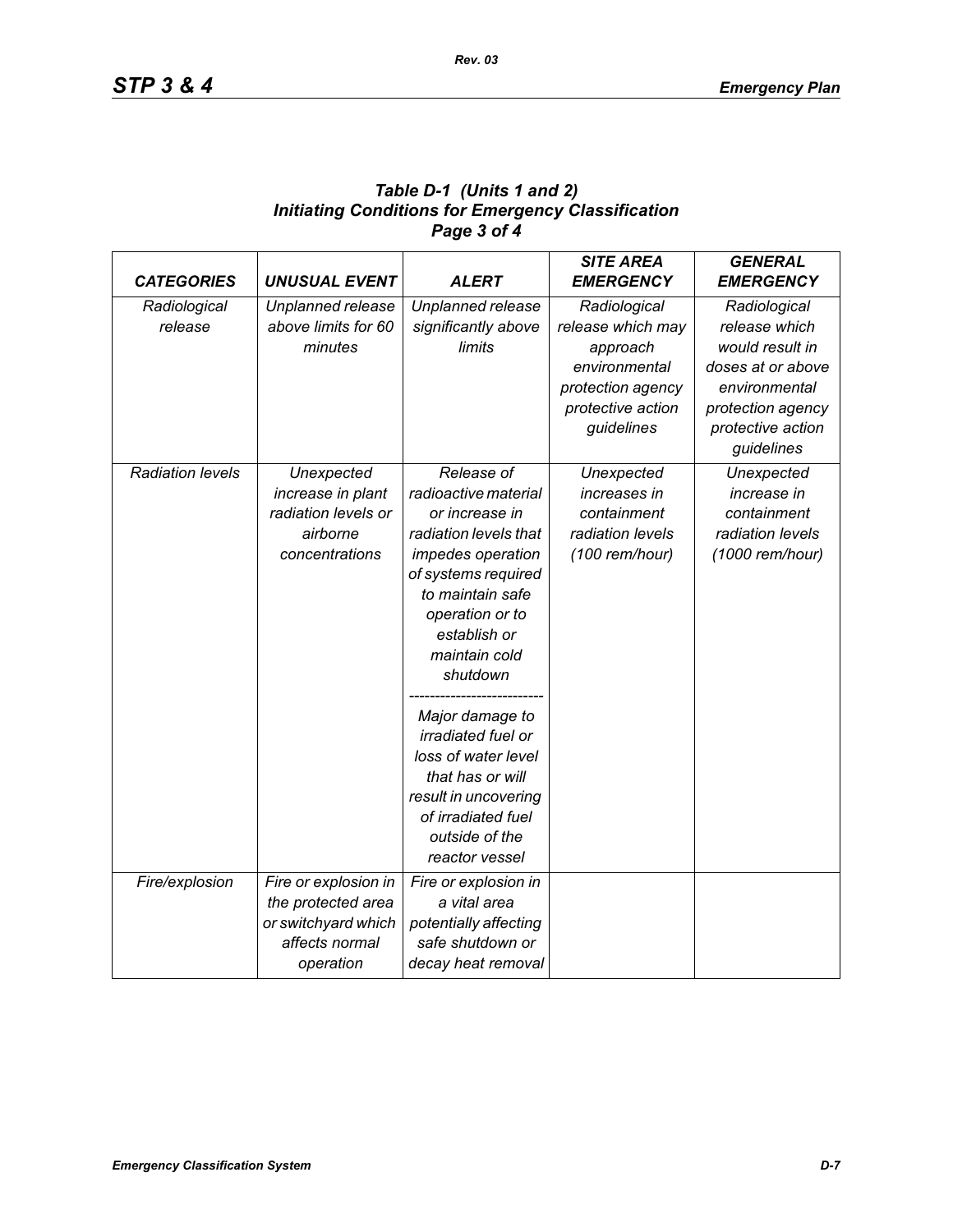# *Table D-1 (Units 1 and 2) Initiating Conditions for Emergency Classification Page 4 of 4*

| <b>CATEGORIES</b>                                                       | <b>UNUSUAL EVENT</b>                                                    | <b>ALERT</b>                                                                            | <b>SITE AREA</b><br><b>EMERGENCY</b>                                                                                            | <b>GENERAL</b><br><b>EMERGENCY</b>                                                             |
|-------------------------------------------------------------------------|-------------------------------------------------------------------------|-----------------------------------------------------------------------------------------|---------------------------------------------------------------------------------------------------------------------------------|------------------------------------------------------------------------------------------------|
| Security                                                                | Confirmed security<br>event which<br>indicates a                        | Security event in<br>the protected area                                                 | Security event in<br>the Vital Area                                                                                             | Security event<br>resulting in loss of<br>physical control of                                  |
|                                                                         | potential<br>degradation in the<br>level of safety of<br>the plant      | Notification of an<br>airborne attack<br>threat                                         | Site attack                                                                                                                     | the facility                                                                                   |
|                                                                         |                                                                         | Notification of<br>hostile action within<br>the owner<br>controlled area                |                                                                                                                                 |                                                                                                |
| Toxic /Flammable<br>gas                                                 | Toxic/Flammable<br>gases affecting<br>plant operation                   | Toxic /Flammable<br>gases potentially<br>affecting safe<br>operation                    |                                                                                                                                 |                                                                                                |
| Natural or<br>destructive<br>phenomena<br>affecting plant vital<br>area | Natural or<br>destructive<br>phenomena<br>affecting plant<br>operations | Natural or<br>destructive<br>phenomena<br>potentially affecting<br>safe plant operation |                                                                                                                                 |                                                                                                |
| Control Room<br>evacuation                                              |                                                                         | <b>Control Room</b><br>evacuation                                                       | <b>Control Room</b><br>evacuation                                                                                               | Control Room<br>evacuation and<br>plant control cannot<br>be established                       |
| <b>Miscellaneous</b><br>events                                          | <b>Miscellaneous</b><br>events affecting<br>plant operations            | <b>Miscellaneous</b><br>events potentially<br>affecting safe plant<br>operations        | <b>Miscellaneous</b><br>events affect the<br>ability to shutdown<br>the plant or<br>maintain it in a safe<br>shutdown condition | <b>Miscellaneous</b><br>events which may<br>potentially result in<br>a hazard to the<br>public |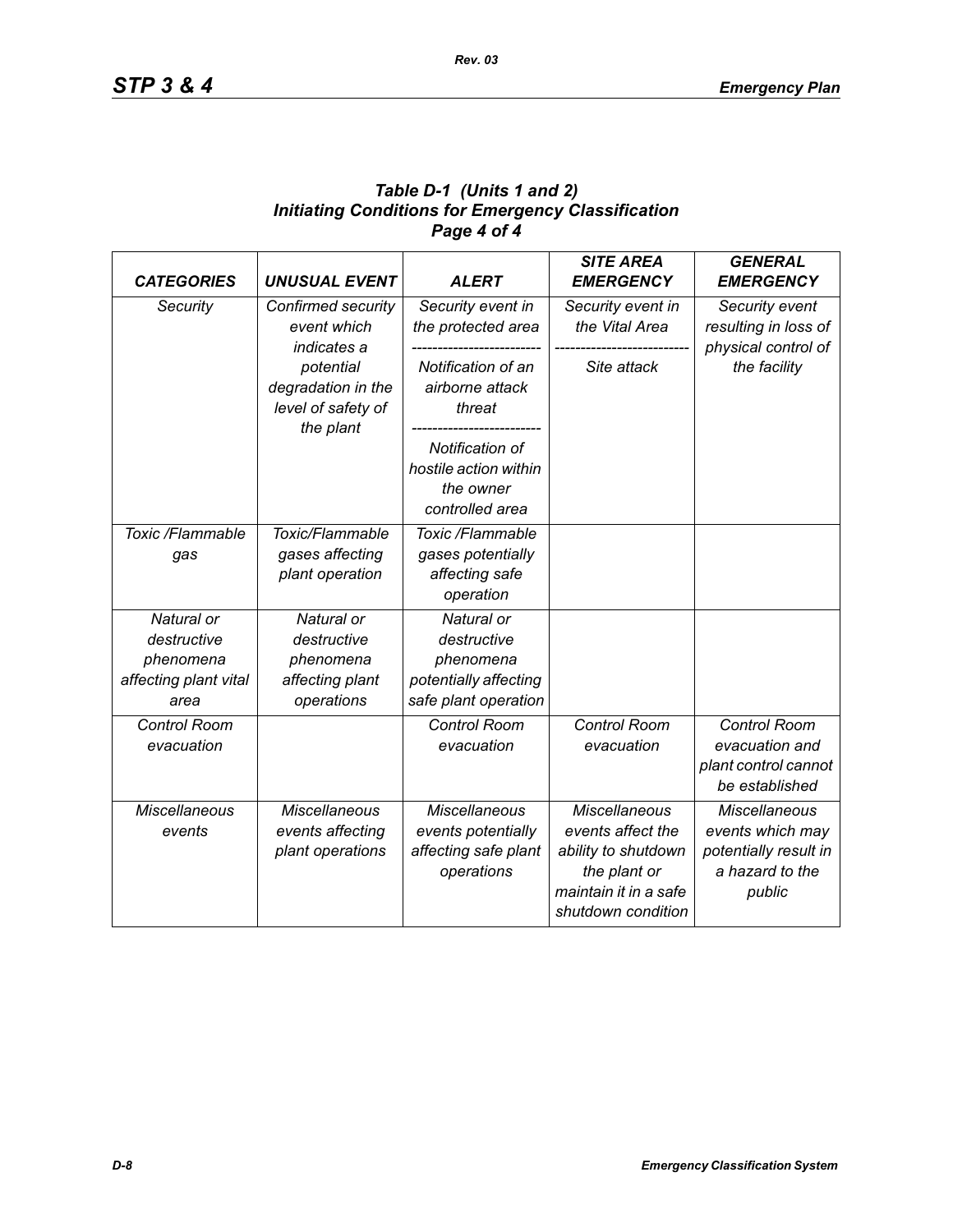#### **Table D-2 (Units 3 and 4) Initiating Conditions for Emergency Classification Page 1 of 4**

**NOTE**

The following GENERALIZED initiating conditions describe entry into the four emergency classifications for each category. Refer to Emergency Plan Implementing Procedures for Emergency Classification for the SPECIFIC initiating conditions, plant parameter values and Emergency Action Levels.

| <b>UNUSUAL EVENT</b>                                                                                   | <b>ALERT</b>                                                                                 | <b>SITE AREA</b><br><b>EMERGENCY</b>                                               | <b>GENERAL</b><br><b>EMERGENCY</b>                                                                                                    |
|--------------------------------------------------------------------------------------------------------|----------------------------------------------------------------------------------------------|------------------------------------------------------------------------------------|---------------------------------------------------------------------------------------------------------------------------------------|
| CU1 - RCS leakage.                                                                                     | CA1 - Loss of RCS/RPV<br>inventory with irradiated<br>fuel in the RPV.                       | CS1 - Loss of RPV<br>inventory affecting core<br>decay heat removal<br>capability. | CG1 - Loss of RPV<br>inventory affecting fuel<br>clad integrity with<br>containment challenged<br>with irradiated fuel in the<br>RPV. |
| CU2 - Unplanned loss of<br>RCS inventory with<br>irradiated fuel in the<br>RPV.                        |                                                                                              |                                                                                    |                                                                                                                                       |
| <b>CU3 - Loss of all off-site</b><br>AC Power to emergency<br>busses for greater than<br>15 minutes.   | <b>CA3 - Loss of all off-site</b><br>and all on-site AC power<br>to emergency busses.        |                                                                                    |                                                                                                                                       |
| <b>CU4 - Unplanned loss of</b><br>decay heat removal<br>capability with irradiated<br>fuel in the RPV. | CA4 - Inability to<br>maintain plant in cold<br>shutdown with irradiated<br>fuel in the RPV. |                                                                                    |                                                                                                                                       |
| <b>CU6 - Unplanned loss of</b><br>all on-site or off-site<br>communications<br>capabilities.           |                                                                                              |                                                                                    |                                                                                                                                       |
| <b>CU7</b> - Unplanned loss of<br>required DC power for<br>greater than 15 minutes.                    |                                                                                              |                                                                                    |                                                                                                                                       |
| <b>CU8 - Inadvertent</b><br>criticality.                                                               |                                                                                              |                                                                                    |                                                                                                                                       |

Recognition Category C - Cold Shutdown/Refueling System Malfunctions (cont.)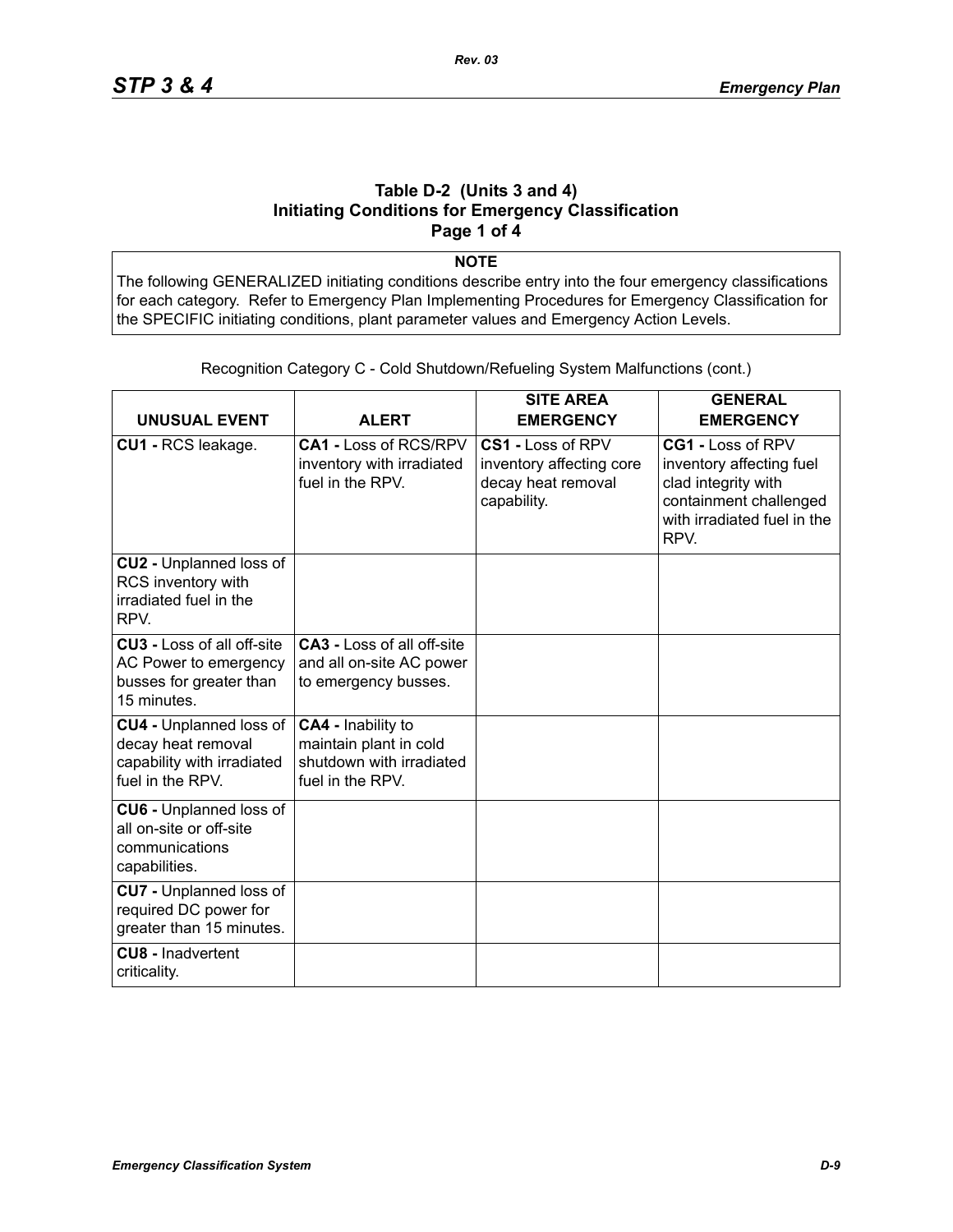# **Table D-2 (Units 3 and 4) Initiating Conditions for Emergency Classification Page 2 of 4**

#### Recognition Category F - Fission Product Barriers

| <b>UNUSUAL EVENT</b>                                             | <b>ALERT</b>                                                                   | <b>SITE AREA</b><br><b>EMERGENCY</b>                       | <b>GENERAL</b><br><b>EMERGENCY</b>                                                        |
|------------------------------------------------------------------|--------------------------------------------------------------------------------|------------------------------------------------------------|-------------------------------------------------------------------------------------------|
| <b>FU1-</b> Any loss or any<br>potential loss of<br>containment. | <b>FA1-</b> Any loss or any<br>potential loss of either<br>I fuel clad or RCS. | <b>FS1-</b> Loss or potential<br>loss of any two barriers. | <b>FG1-Loss of any two</b><br>barriers and loss or<br>potential loss of third<br>barrier. |

#### Recognition Category H - Hazards and Other Conditions Affecting Plant Safety

| <b>UNUSUAL EVENT</b>                                                                                                                                                     | <b>ALERT</b>                                                                                                                                                                                                                                              | <b>SITE AREA</b><br><b>EMERGENCY</b>                        | <b>GENERAL</b><br><b>EMERGENCY</b>                                                         |
|--------------------------------------------------------------------------------------------------------------------------------------------------------------------------|-----------------------------------------------------------------------------------------------------------------------------------------------------------------------------------------------------------------------------------------------------------|-------------------------------------------------------------|--------------------------------------------------------------------------------------------|
| <b>HU1-</b> Natural or<br>destructive phenomena<br>affecting the Protected<br>Area.                                                                                      | <b>HA1-</b> Natural or<br>destructive phenomena<br>affecting a plant Vital<br>Area.                                                                                                                                                                       |                                                             |                                                                                            |
| <b>HU2- Fire within</b><br>Protected Area boundary<br>not extinguished in less<br>than 15 minutes of<br>detection or explosion<br>within the Protected Area<br>Boundary. | HA2- Fire or explosion<br>affecting the operability<br>of plant safety systems<br>required to establish or<br>maintain safe shutdown.                                                                                                                     |                                                             |                                                                                            |
| HU3- Release of toxic,<br>corrosive, asphyxiant, or<br>flammable gases<br>deemed detrimental to<br>normal plant operations.                                              | <b>HA3-</b> Access to a Vital<br>Area is prohibited due to<br>release of toxic,<br>corrosive, asphyxiant or<br>flammable gases which<br>jeopardizes operation of<br>systems required to<br>maintain safe operations<br>or safely shutdown the<br>reactor. |                                                             |                                                                                            |
| <b>HU4- Confirmed security</b><br>condition or threat which<br>indicates a potential<br>degradation in the level<br>of safety of the plant.                              | <b>HA4-</b> Hostile action<br>within the Owner<br>Controlled Area or<br>airborne attack threat.                                                                                                                                                           | <b>HS4-</b> Hostile action<br>within the Protected<br>Area. | <b>HG1-</b> Hostile action<br>resulting in loss of<br>physical control of the<br>facility. |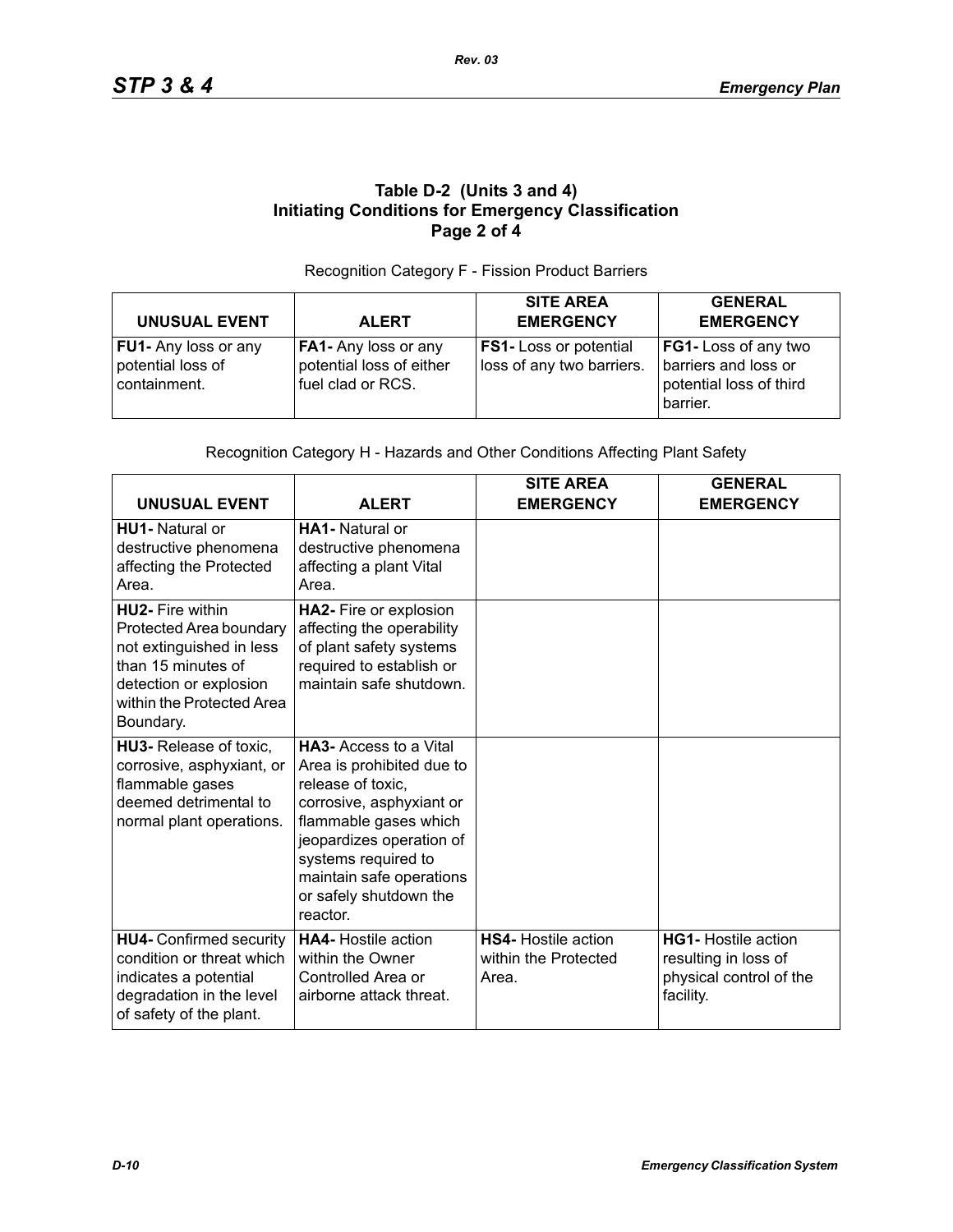# **Table D-2 (Units 3 and 4) Initiating Conditions for Emergency Classification Page 3 of 4**

Recognition Category H - Hazards and Other Conditions Affecting Plant Safety (Continued)

| <b>UNUSUAL EVENT</b>                                                                                                                       | <b>ALERT</b>                                                                                                                                 | <b>SITE AREA</b><br><b>EMERGENCY</b>                                                                                                                    | <b>GENERAL</b><br><b>EMERGENCY</b>                                                                                                             |
|--------------------------------------------------------------------------------------------------------------------------------------------|----------------------------------------------------------------------------------------------------------------------------------------------|---------------------------------------------------------------------------------------------------------------------------------------------------------|------------------------------------------------------------------------------------------------------------------------------------------------|
| <b>HU5-</b> Other conditions<br>existing which in the<br>judgment of the<br><b>Emergency Director</b><br>warrant declaration of a<br>NOUE. | <b>HA6-</b> Other conditions<br>existing which in the<br>judgment of the<br><b>Emergency Director</b><br>warrant declaration of an<br>Alert. | <b>HS3-</b> Other conditions<br>existing which in the<br>judgment of the<br><b>Emergency Director</b><br>warrant declaration of<br>Site Area Emergency. | HG2- Other conditions<br>existing which in the<br>judgment of the<br><b>Emergency Director</b><br>warrant declaration of<br>General Emergency. |
|                                                                                                                                            | <b>HA5-</b> Control Room<br><b>Evacuation Has Been</b><br>Initiated.                                                                         | <b>HS2-</b> Control Room<br>Evacuation Has Been<br>Initiated and Plant<br>Control Cannot Be<br>Established.                                             |                                                                                                                                                |

Recognition Category R - Abnormal Radiation Levels/Radiological Effluents

|                                                                                                                                                                                                                     |                                                                                                                                                                                                                                        | <b>SITE AREA</b>                                                                                                                                                                                                     | <b>GENERAL</b>                                                                                                                                                                                                                        |
|---------------------------------------------------------------------------------------------------------------------------------------------------------------------------------------------------------------------|----------------------------------------------------------------------------------------------------------------------------------------------------------------------------------------------------------------------------------------|----------------------------------------------------------------------------------------------------------------------------------------------------------------------------------------------------------------------|---------------------------------------------------------------------------------------------------------------------------------------------------------------------------------------------------------------------------------------|
| <b>UNUSUAL EVENT</b>                                                                                                                                                                                                | <b>ALERT</b>                                                                                                                                                                                                                           | <b>EMERGENCY</b>                                                                                                                                                                                                     | <b>EMERGENCY</b>                                                                                                                                                                                                                      |
| RU1 - Any unplanned<br>release of gaseous or<br>liquid radio-activity to the<br>environment that<br>exceeds two times the<br>radiological effluent<br>Technical<br>Specifications/ODCM for<br>60 minutes or longer. | RA1 - Any unplanned<br>release of gaseous or<br>liquid radioactivity to the<br>environment that<br>exceeds 200 times the<br>Radiological Effluent<br>Technical<br>Specifications/ODCM for<br>15 minutes or longer.                     | RS1 - Off-site dose<br>resulting from an actual<br>or imminent release of<br>gaseous radioactivity<br>exceeds 100 mrem<br>TEDE or 500 mrem<br>thyroid CDE for the<br>actual or projected<br>duration of the release. | RG1 - Off-site dose<br>resulting from an actual<br>or imminent release of<br>gaseous radioactivity<br>exceeds 1000 mrem<br>TEDE or 5000 mrem<br>Thyroid CDE for the<br>actual or projected<br>duration of the release<br>using actual |
|                                                                                                                                                                                                                     |                                                                                                                                                                                                                                        |                                                                                                                                                                                                                      | meteorology.                                                                                                                                                                                                                          |
| RU2 - Unexpected rise in<br>plant radiation.                                                                                                                                                                        | <b>RA3 - Release of</b><br>radioactive material or<br>rise in radiation levels<br>within the facility that<br>impedes operation of<br>systems required to<br>maintain safe operations<br>or to establish or<br>maintain cold shutdown. |                                                                                                                                                                                                                      |                                                                                                                                                                                                                                       |
|                                                                                                                                                                                                                     | RA2 - Damage to<br>irradiated fuel or loss of<br>water level that has<br>resulted or will result in<br>the uncovering of<br>irradiated fuel outside<br>the reactor vessel.                                                             |                                                                                                                                                                                                                      |                                                                                                                                                                                                                                       |